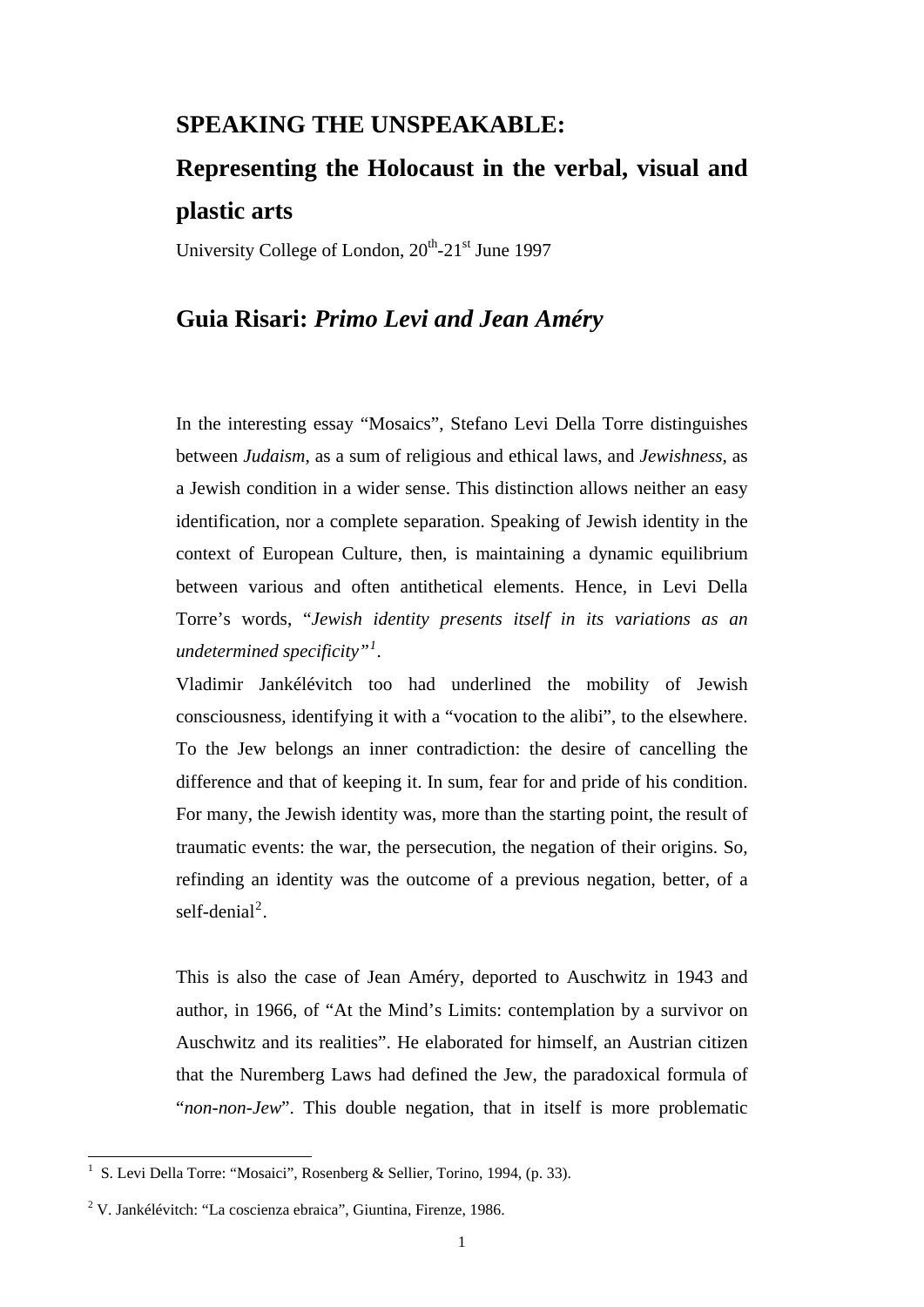than a simple identification or distinction, expresses a solidarity on principle with the Jews, while also the sad consciousness of a detachment.

*"I cannot* - confesses Améry, after hearing the "Survivor from Warsaw" *be a Jew in the emotions, but only in the anguish and anger"[3](#page-1-0) .* 

Améry did not receive a religious education, nor ever attended the Jewish community. For him, the necessity, or better, the moral and historical duty of belonging took the shape of polemical claims.

Hans Mayer, after the war Jean Améry, was born in October 1912 in Vienna. He grew up in the nostalgic and muffled atmosphere of the Austrian province. In Vienna, he woke up from his dreamer attitude: he attended the lectures of the Neopositivistic Circle, while collaborating with some magazines and Universities. His intellectual references were the very core of Middle-European culture: Thomas Mann, Musil, Canetti, Herman Broch. Not completely aware of the political situation, he immersed himself in a study of the worst anti-Semitic production. Immediately, he realised the urge of fighting against Nazism, but he did not want to do it as a Jew. He desired to contrast that nasty regime with a political idea, a national reason, not a "race". This is the reason why he entered in the National Austrian front, a group of Resistance-fighters active in Belgium.

Retrospectively, Améry admits to have been victim of that process well described by Sartre as "self-denigrator". He had internalised the stereotypical image, spread by the Nazi propaganda. In this way, in exalting the universality of reason, Améry had tried to escape from his destiny. The following events would have confirmed Sartre's thesis:

*"The authentic Jew is the one who asserts his claim in the face of the disdain shown toward him"[4](#page-1-1) .* 

It was, in fact, in Auschwitz, that a terrible community of suffering occured which created a relation between Améry and his people. Auschwitz cancelled the meaning of his previous life, making him a stateless. If he could not believe any more in his Austrian passport, could he become Jew, without any notion of Judaism?

<span id="page-1-0"></span> $3$  J. Améry: " At the Mind's Limits", Schocken Book, New York, 1995, (p. 160).

<span id="page-1-1"></span><sup>&</sup>lt;sup>4</sup> J. P. Sartre: "Anti-Semite and Jew", Schocken Book, New York, 1965, (p. 91).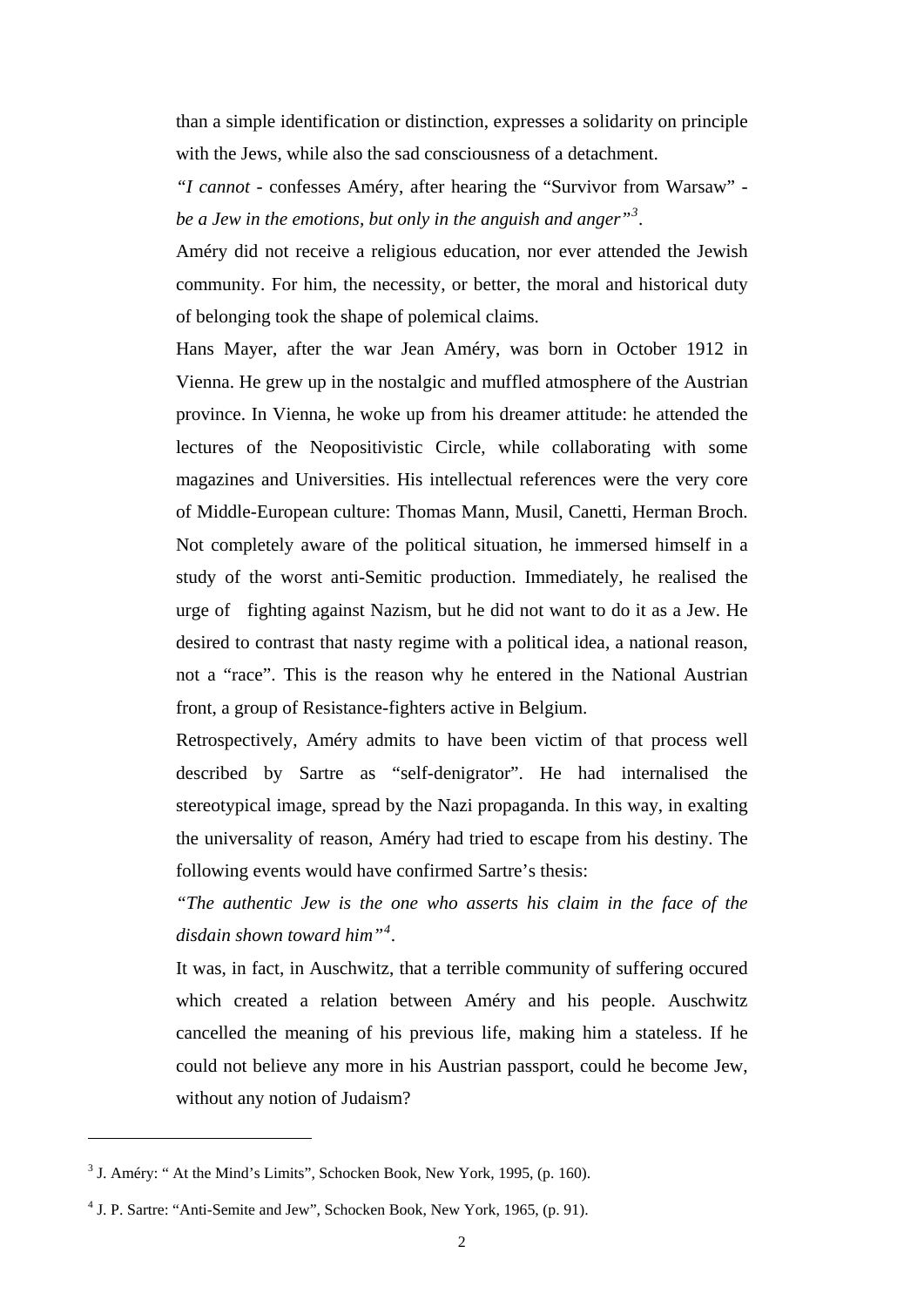The paradox of his situation was the following: he had to accept the extraneousness as his intimate peculiarity, while refusing the familiar as non-authentic. Although he could not be a Jew, he nevertheless had to be so. *"It is an obligation, to which not only I obey, but I explicitly claim as a part of me"[5](#page-2-0) .* 

Améry sees himself as a "Jew not positively determinable, the Jew of the catastrophe". As such, he is condemned to live his Jewish existence without God, without history and Messianic hopes. His relation with the Jews of all the world is a cruel and indelible tattoo on the arm. This tragic link was not without consequences on Améry's personality. In 1977, one year before he surrendered to his "inclination to death", he wrote: *"Being Jewish (which I didn't choose) without a Judaism (which descent and early surroundings would permit me to choose only at the price of an existential lie) leads to a melancholy, that I must live through daily"[6](#page-2-1) .* 

In Jean Améry, the acceptance of the reality is always accompanied by a strong rebellion against it. So much that his position was labelled as "unbearable". Améry's works as writer, occasional contributor and speaker can be all seen as a struggle against the forgetting and forgiving.

In many occasions, Améry speaks of the necessity of "returning the blow", especially when dignity is reduced to a physical dimension. Moreover, for Améry, the gap between the victims and the murderers is an unbridgeble abyss. The same is true for the distance separating individual and society. Améry finds the psychological definition of "concentration camp syndrome" an inadequate generalisation. In relation to the historical or sociological explanation, then, Améry rejects any qualification of the extreme evil as "banal" or a "by-product of capitalism".

The reactive tendency of the author is well expressed in a text, commemorating the revolt of Warsaw's ghetto. Améry reads this insurrection as the first true human vengeance, based on justice. The world of the Nazi ghetto was, in fact, an anti-world, dominated by the anti-logic of

<span id="page-2-1"></span><span id="page-2-0"></span> $<sup>5</sup>$  J. Améry: "At the Mind's Limits", op. cit., (p. 136).</sup>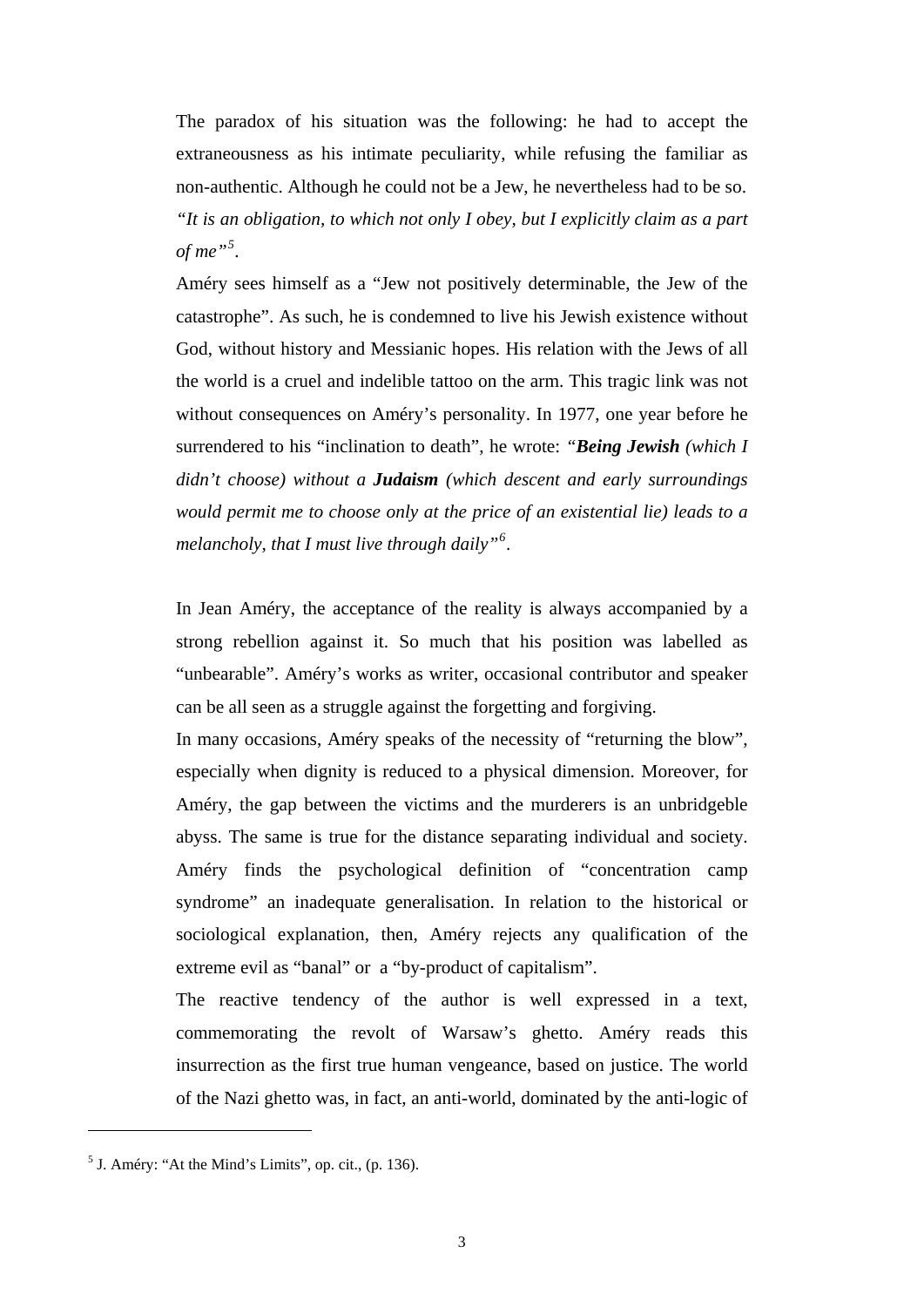death. In these circumstances, the revolt becomes something more than a simple rebellion of the oppressed. Being the negation of a negation, it appears rather as the more desperately human negation of the Evil.

*"It was the inmates of the ghetto who had paid the price so that the humanity could seize the opportunity to deliver itself from evil (...) Possibly it will be said someday that the history of a more human humanity begun amidst the inhumanity of the ghetto"[7](#page-3-0) .* 

But Jean Améry is not only a witness of the past: he also keeps an indomitable attitude towards his time. So in the `70's, he criticises the "respectable anti-Semitism" of the Left, which disguises itself as a wholly political anti-Zionism.

Besides, against some positions of the avant-guard, he reminds us of the dangers of irrationalism. In this way, he submits to a severe criticism not only some art directors, such as Liliana Cavani and Louis Malle. He is also suspicious of Structuralism, the "anti-Oedipus" of Deleuze and Guattari; even Adorno's "Dialectics of Enlightenment" is a misinterpretation for him. In relation to it, Améry declares: *"I profess loyalty to enlightenment - as a philosophia perennis that contains all of its correctives (...) I believe that even today (...) knowledge leads to recognition and recognition to morality"[8](#page-3-1) .* In his opinion, it was not Enlightenment that failed, but its guardians.

In "The Drawned and the Saved", Primo Levi comments on Améry's extremism and his philosophy of "returning the blow". In some respects, Levi conceives his essay as a comment, a critical discussion, a paraphrase of the "bitter and icy" book of Améry. In doing it, Levi recalls the episode of Améry and the Kapo. The latter was a Polish criminal who took pleasure in beating the Jews. He hit Améry in his face, with no reason and Améry, the

<sup>&</sup>lt;sup>6</sup> J. Améry: "Being a Jew: A Personal Account", in "Radical Humanism", Indiana University Press, Bloomington, 1984, pp. 11- 20, (p. 20).

<span id="page-3-0"></span><sup>&</sup>lt;sup>7</sup> J. Améry: "In the Waiting Room of Death: Reflections on the Warsaw Ghetto", ibid., pp. 21-36, (pp. 35-36).

<span id="page-3-1"></span><sup>&</sup>lt;sup>8</sup> J. Améry: "Enlightenment as Philosophia Perennis", ibid., pp. 135-141, (p. 136).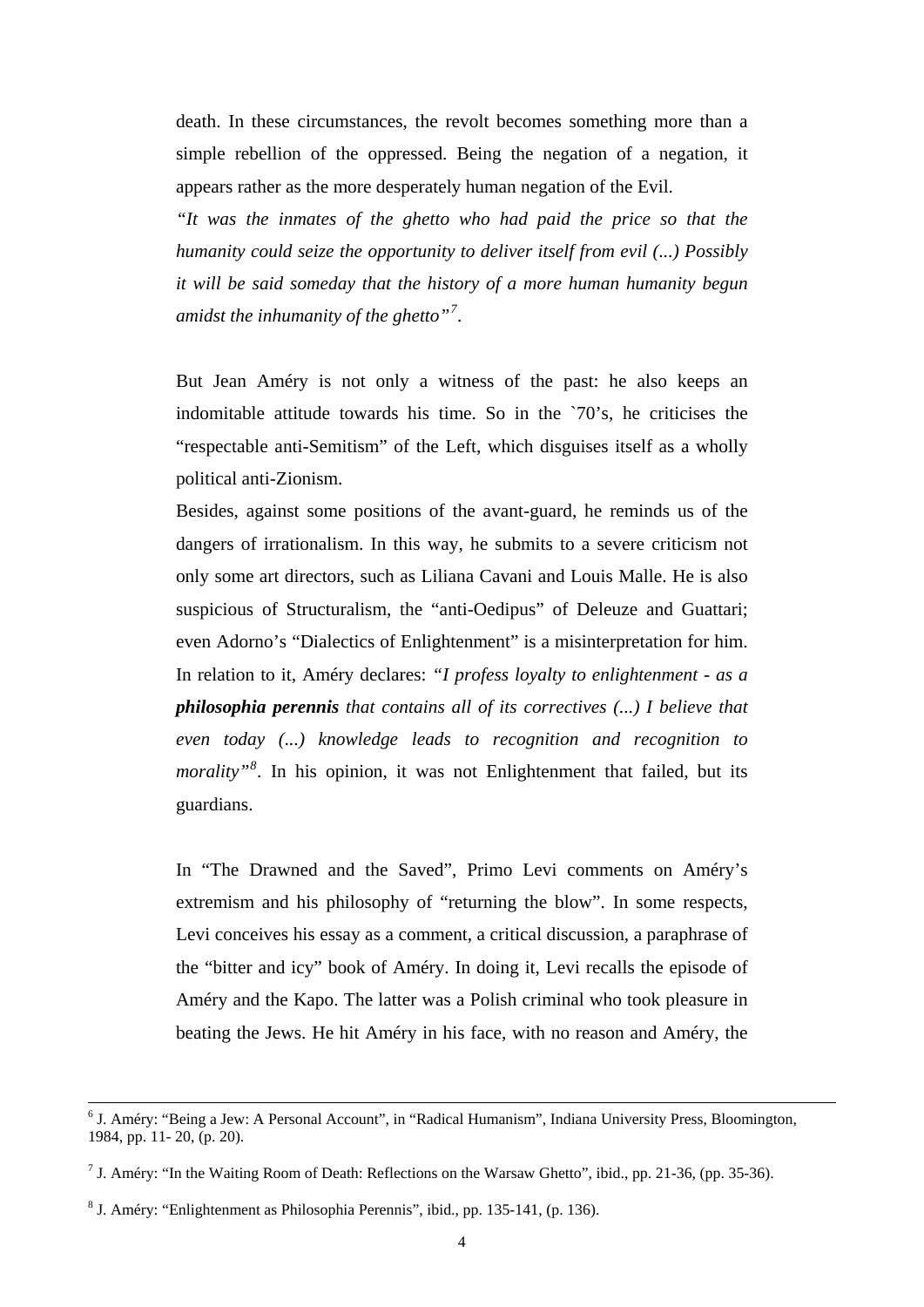intellectual incapable of any physical work, concentrated all his dignity in a punch, which he paid for with additional violence.

The Italian writer shows comprehension and esteem for his companion; yet he can not help remember that the existential consequences of that gesture were tragic. They led Améry to desperation, progressive bitterness and perhaps to his suicide. *"Whoever punches the whole world refinds his dignity, but he pays for it with a very high price, for he is sure to be struck down"[9](#page-4-0) .* 

More recently, Tzvetan Todorov has opposed Levi and Améry. In the first, the critic sees the capacity of overcoming hatred and resignation; in the second, he sees a sterile desire of revenge $10$ .

Despite these interpretations, the radicalism of Améry is not so unilateral; it is rather the sign of a deep laceration, of an inward split. There are in Améry two movements: one is the negation, the reaction to the given; the other is the conciliation with destiny. Paraphrasing the title of Améry's essay on aging, we could talk of "revolt and resignation".

Améry reacts to a society which is indifferent to the individual's destiny, which is only interested in general wealth. His option of revolt is profoundly moral; his need of witnessing is driven by the resentment.

With a brilliant intuition, Améry reclaims the original meaning of *"ressentiment"*, rejecting the common definition, which goes back to Nietzsche's condemnation and any psychological definition of that mood.

Resentment is not simply a sick hatred, a blind and unjust impulse for revenge. It is rather an *"emotional source of any authentic morals, which was always the moral of the oppressed"[11](#page-4-2).* 

Resentment is an ambivalent condition, which rebels against the past, while at the same time, wanting to preserve it. So, in Améry's words: *"resentment is not only an unnatural condition, but it is also logically contradictory. It* 

<span id="page-4-0"></span> $9^9$  P. Levi: (p. 110).

<span id="page-4-1"></span><sup>10</sup> T. Todorov: "Di fronte all'estremo", Garzanti, Milano, 1992.

<span id="page-4-2"></span> $11$  J. Améry: "At the Mind's Limits", op. cit., (p. 136).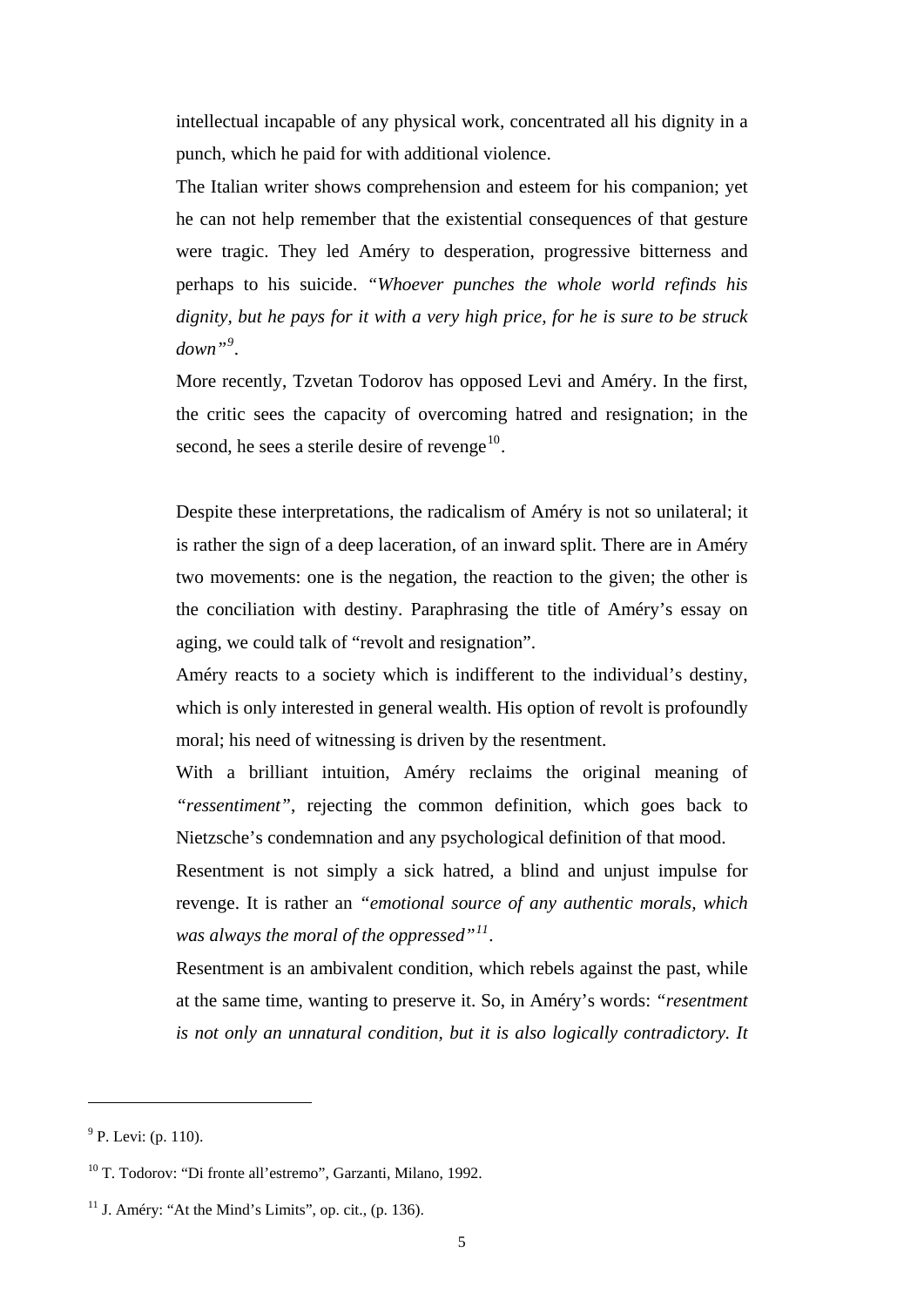*nails any of us to the cross of our ruined past. It absurdly demands that the irreversible is reversed, that what happened is cancelled"[12](#page-5-0).*

In this way, resentment is an obstacle to any project, any future dimension. But what is this time which demands to overcome the past, to heal the wounds? This so-called natural time which only preserves the social and biological continuity. It is not a moral time; on the contrary, it is extramoral, anti-moral. Améry opposes it with a moral sense of the time, or, better, a moral "suspension of the time".

What neither Levi, nor Todorov grasped in their critiques was the importance of this new conception of resentment. For Améry, resentment is the legitimate and natural rebellion of the victim, faced with the injustice. Besides, it stimulates a moral sensibility which takes into account the importance of the past, before any judgement on the present and project for the future.

Finally, resentment is also introspective, "retour sour soi" in search of a new fundation of the self, which unifies sensations and thoughts, memories and present. Hence, resentment is nothing but a perceptive and reflective consciousness. In this sense, the resentment shows the relation with its etymological roots. The French *ressentiment*, in fact, derives from the verb *ressentir*, which is a synonym of feeling again, reliving past emotions or situations.

The various meanings of resentment are all present in Améry's writing, especially in what Pier Paolo Portinaro called the *"trilogy of the injured life"* and also *"autobiographical essays of deconstruction"* [13](#page-5-1). These are three essays: "At The Mind's Limits", "On Aging: Revolt and Resignation", and "Raising the Hand against oneself". In all these works, the protagonist is the individual, escaping from the catastrophe, whether it is the extermination, the process of aging or, even, that of living. The heroes of

l

<span id="page-5-0"></span> $12$  Ibid., (p. 119).

<span id="page-5-1"></span><sup>13</sup> P. Paolo Portinaro: "Il sopravvissuto e la morte. La testimonianza di Jean Améry", in *Comunità*, mag. 1988, (pp. 169- 198).